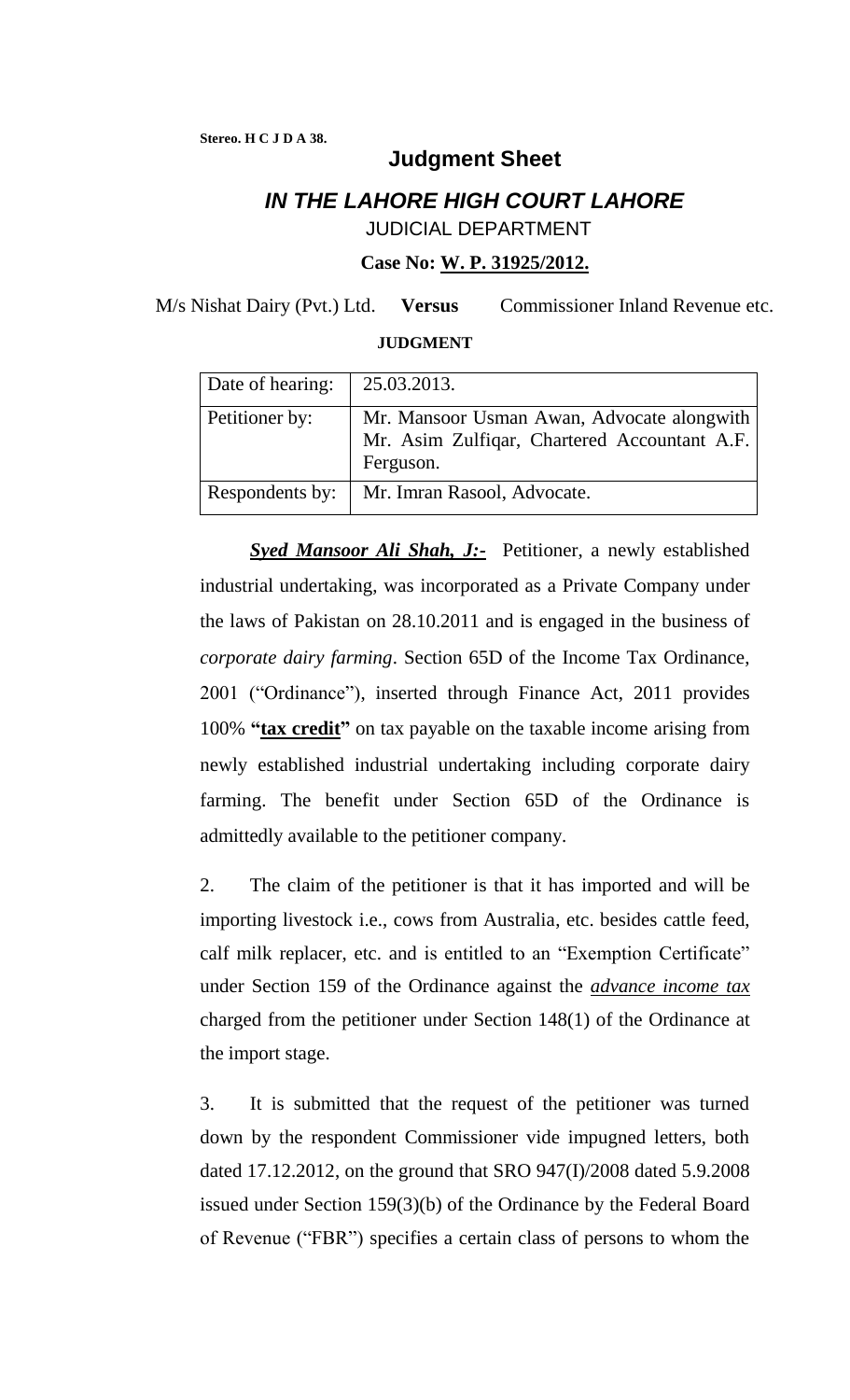provisions of sub-section (1) of Section 148 shall not apply and does not include livestock and cattle feed, etc. The relevant extract of the Notification relied upon by the Commissioner is:

 $f'(v)$  a person who imports plant, machinery, fixtures, fittings or its allied equipments for the purposes of setting up an industrial undertaking…." *(emphasis supplied)*

4. Learned Counsel for the petitioner submits that the above referred Notification was issued in the year 2008, while Section 65D was introduced in the Ordinance vide Finance Act,  $2011$ .<sup>1</sup> He submits that irrespective of the power of the FBR under Section 159(3), the Commissioner enjoys an independent power under Section 159(1) to issue an exemption or a low rate certificate if he is satisfied that the taxpayer is exempt from tax under the Ordinance or subject to tax at a rate lower than that specified in the First Schedule. He argued that "tax credit" equal to 100% of tax payable on the taxable income arising from the industrial undertaking is available to the petitioner, which is akin to tax exemption, as the tax liability of the petitioner has been reduced to nil. The exercise of paying advance tax at the import stage and thereafter applying for refund is an exercise in futility and also burdens the State with providing the requisite administrative machinery which can be dispensed with if an Exemption Certificate is issued at the initial stage. He prayed that the petitioner is entitled to be issued an Exemption Certificate under Section 159(1) of the Ordinance.

5. Learned counsel for the respondents-department, on the other hand, submitted that "tax credit" provided under Section 65D is not equivalent to "tax exemption" under Section 53 of the Ordinance and, therefore, the petitioner/taxpayer has to pay the tax at the outset and thereafter apply for its refund. It is further submitted that the tax credit available to the petitioner under Section 65D relates to the taxable income arising from the said industrial undertaking and does not

 $1$  Act XVI of 2011 dated 29-6-2011.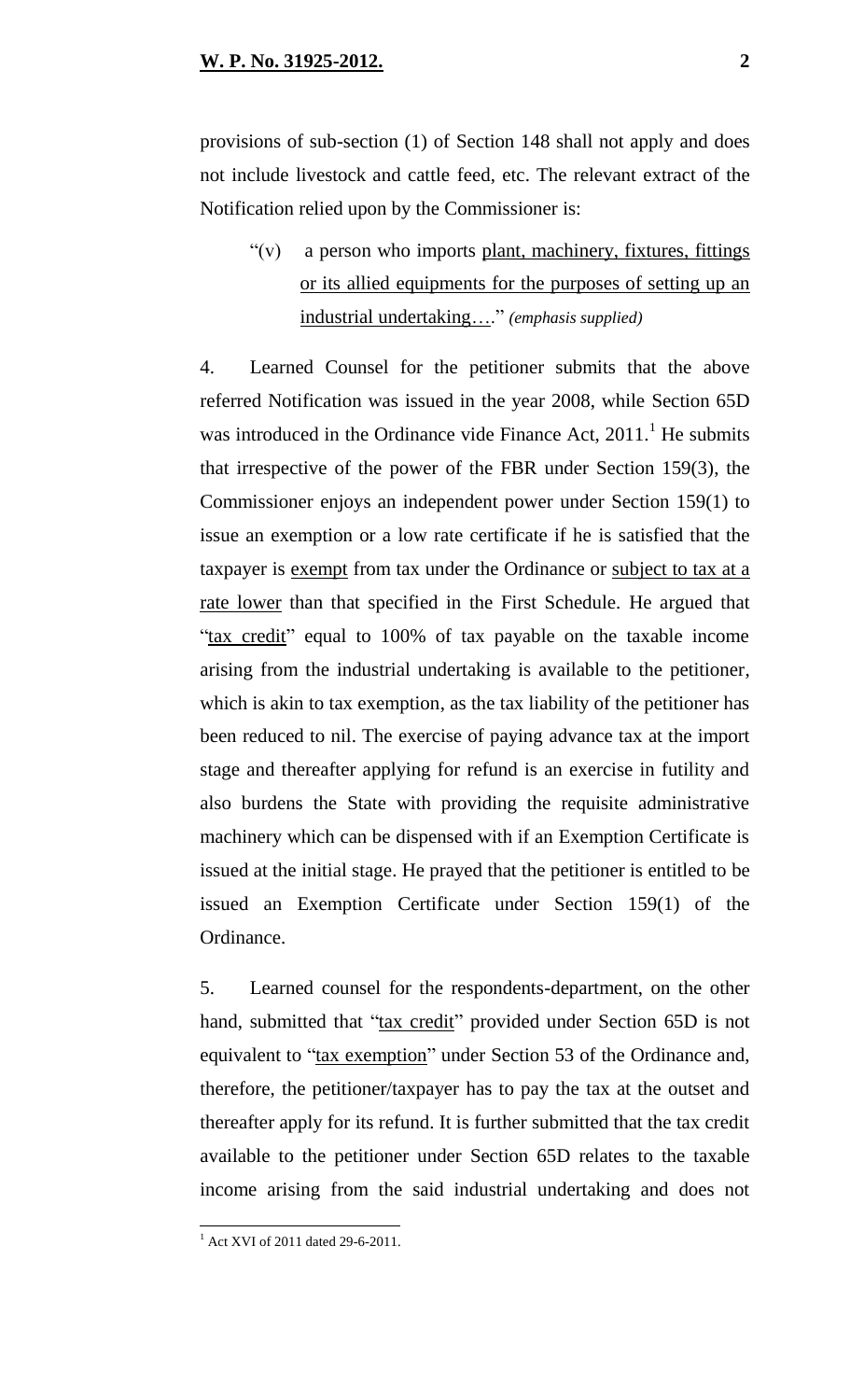extend to taxable income arising from other sources. Therefore, the taxpayer can only be given the benefit of the tax credit at the end of the year when his tax liability is assessed.

6. In response to the above submission, learned counsel for the petitioner admitted that the 100% tax credit is to be adjusted against the tax payable on the taxable income arising from the industrial undertaking and from no other source. He elaborated by submitting that this aspect of the matter can easily be assessed and considered by the Commissioner under Section 159(1) before issuing an Exemption Certificate.

7. I have considered the arguments of the learned counsel for the parties. Admitted facts of the case have already been narrated above. The question that requires determination by this Court is whether the petitioner, who enjoys a Tax Credit equal to 100% of the tax payable under Section 65D, is entitled to an Exemption Certificate under Section 159(1) of the Ordinance?

8. Section 159(1) provides that where the Commissioner is satisfied that an amount to which Division II or III of Part- $V^2$  or Chapter XII apply and is exempt from tax under this Ordinance or is subject to tax at a rate lower than that specified in the First Schedule an exemption certificate or lower rate certificate shall be issued. Section 159(1) of the Ordinance is reproduced hereunder for ready reference:-

> "**Section 159 (1): Exemption or lower rate certificate.**--- Where the Commissioner is satisfied that an amount to which Division II or III of this Part or Chapter XII applies is---

- (a) exempt from tax under this Ordinance; or
- (b) subject to tax at a rate lower than that specified in the First Schedule,

the Commissioner shall, upon application in writing by the person, issue the person with an exemption or lower rate certificate."

 $2$  Admittedly this is applicable to the case of the petitioner.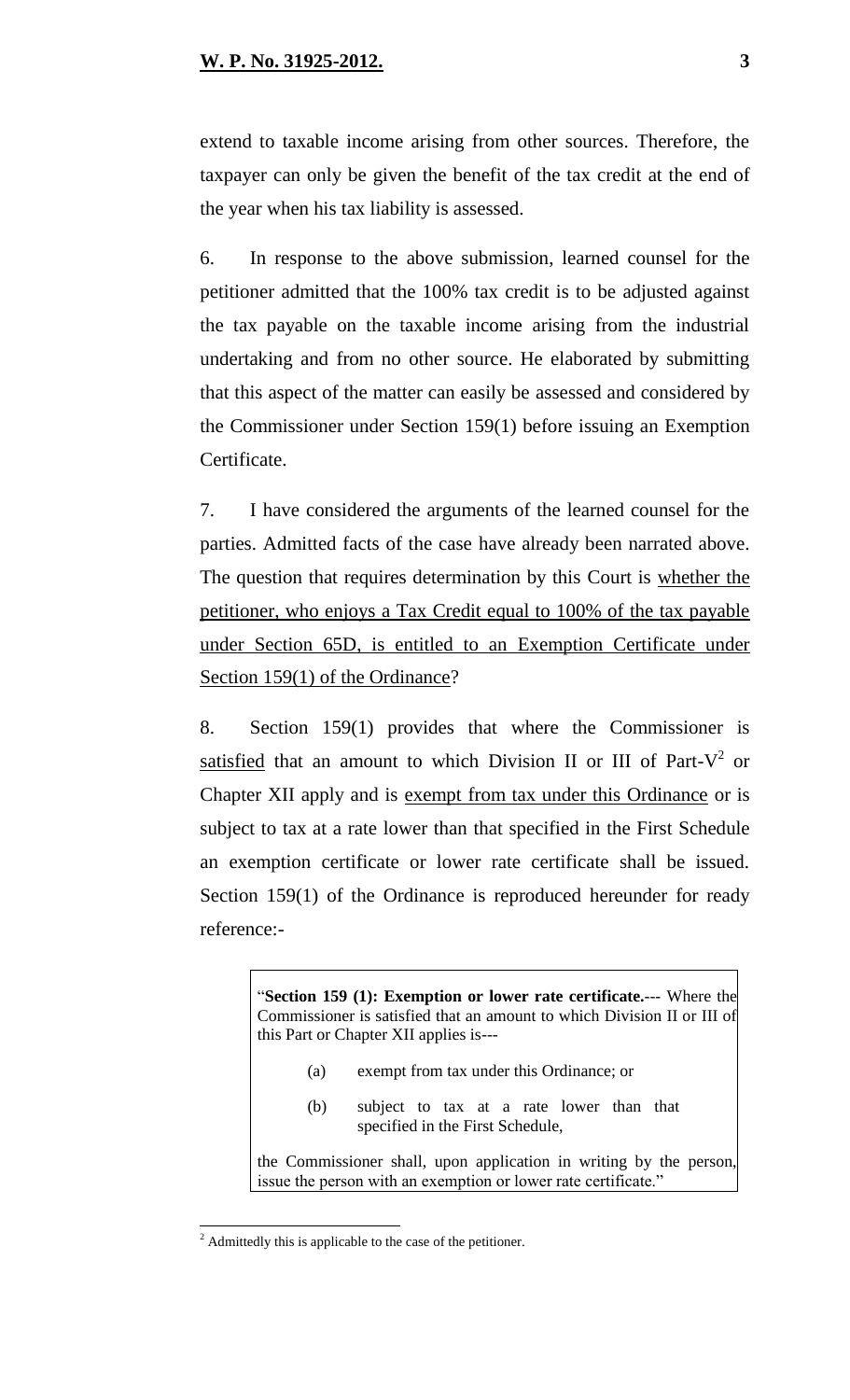## Section 65D provides as follows:-

| Tax credit for newly established industrial undertaking.—(1)<br>Where a taxpayer being a company formed for establishing and<br>operating a new industrial undertaking including corporate dairy<br>farming sets up a new industrial undertaking including a<br>corporate dairy farm, it shall be given a tax credit equal to<br>hundred per cent of the tax payable, including on account of<br>minimum tax and final taxes payable under any of the provisions<br>of this Ordinance, on the taxable income arising from such<br>industrial undertaking for a period of five years beginning from<br>the date of setting up or commencement of commercial<br>production, whichever is later. |                                                                                                                                                                                                                                                                                                                   |  |  |  |
|-----------------------------------------------------------------------------------------------------------------------------------------------------------------------------------------------------------------------------------------------------------------------------------------------------------------------------------------------------------------------------------------------------------------------------------------------------------------------------------------------------------------------------------------------------------------------------------------------------------------------------------------------------------------------------------------------|-------------------------------------------------------------------------------------------------------------------------------------------------------------------------------------------------------------------------------------------------------------------------------------------------------------------|--|--|--|
| (2)<br>where--                                                                                                                                                                                                                                                                                                                                                                                                                                                                                                                                                                                                                                                                                | Tax credit under this section shall be admissible                                                                                                                                                                                                                                                                 |  |  |  |
| (a)                                                                                                                                                                                                                                                                                                                                                                                                                                                                                                                                                                                                                                                                                           | the company is incorporated and industrial<br>undertaking is setup between the first day of<br>July, 2011 and 30th day of June, 2016;                                                                                                                                                                             |  |  |  |
| (b)                                                                                                                                                                                                                                                                                                                                                                                                                                                                                                                                                                                                                                                                                           | industrial undertaking is managed by a company<br>for operating the<br>formed<br>said industrial<br>undertaking and registered under the Companies<br>Ordinance, 1984 (XLVII of 1984) and having its<br>registered office in Pakistan;                                                                            |  |  |  |
| (c)                                                                                                                                                                                                                                                                                                                                                                                                                                                                                                                                                                                                                                                                                           | the industrial undertaking is not established by<br>splitting up or reconstruction<br>the<br><sub>or</sub><br>reconstitution of an undertaking already<br>in<br>existence or by transfer of machinery or plant<br>from an industrial undertaking established in<br>Pakistan at any time before 1st July 2011; and |  |  |  |
| (d)                                                                                                                                                                                                                                                                                                                                                                                                                                                                                                                                                                                                                                                                                           | the industrial undertaking is set up with hundred<br>per cent equity raised through issuance of new<br>shares for cash consideration:                                                                                                                                                                             |  |  |  |
| Provided that short term loans and finances obtained<br>form banking companies or non-banking financial institutions<br>for the purposes of meeting working capital requirements shall<br>not disqualify the taxpayer from claiming tax credit under this<br>section.                                                                                                                                                                                                                                                                                                                                                                                                                         |                                                                                                                                                                                                                                                                                                                   |  |  |  |
| (3)                                                                                                                                                                                                                                                                                                                                                                                                                                                                                                                                                                                                                                                                                           | ***                                                                                                                                                                                                                                                                                                               |  |  |  |
| (4)<br>Where any credit is allowed under this section<br>and subsequently it is discovered, on the basis of documents or<br>otherwise, by the Commissioner Inland Revenue that any of the<br>conditions specified in this section were not fulfilled, the credit<br>originally allowed shall be deemed to have been wrongly<br>allowed<br>and the Commissioner Inland Revenue<br>may,<br>notwithstanding anything contained in this Ordinance, re-<br>compute the tax payable by the taxpayer for the relevant year<br>and the provisions of this Ordinance shall, so far as may be,<br>apply accordingly.                                                                                    |                                                                                                                                                                                                                                                                                                                   |  |  |  |
| (5)                                                                                                                                                                                                                                                                                                                                                                                                                                                                                                                                                                                                                                                                                           | For the purposes of this section and sections 65B                                                                                                                                                                                                                                                                 |  |  |  |

and 65E, an industrial undertaking shall be treated to have been setup on the date on which the industrial undertaking is ready to go into production, whether trial production or commercial production.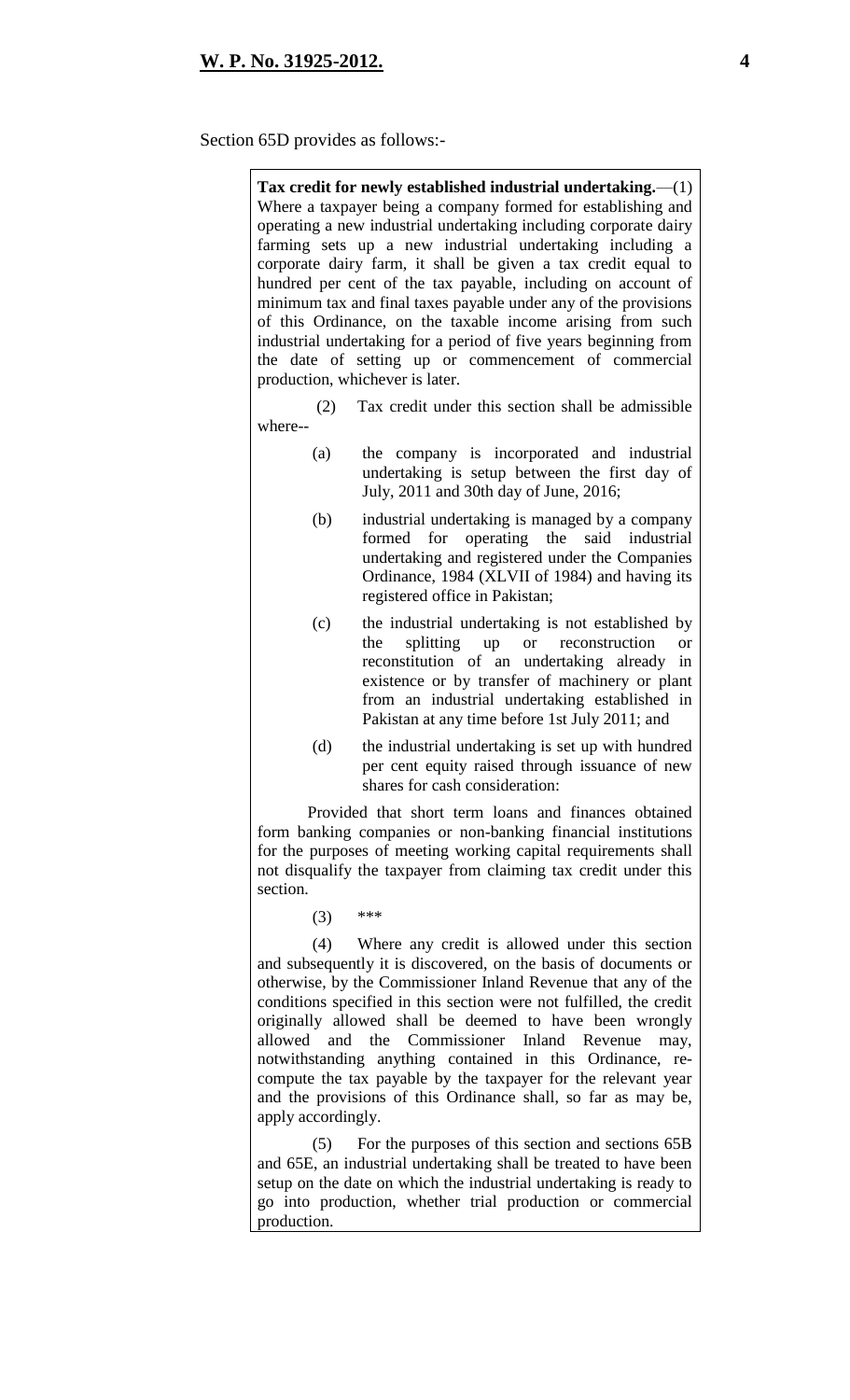9. In order to resolve the question of law posed before this Court, it is important to understand if there is a difference between "tax credit" and "tax exemption" generally and in the context of Section 159(1)(a) of the Ordinance in particular. According to *International Dictionary of Finance<sup>3</sup>* "Tax Credit" means "an amount of tax deemed to have been paid that may be offset against a tax liability or reclaimed by the taxpayer if they have no liability". *Black's Law Dictionary*<sup>4</sup> defines it as "an amount subtracted directly from one's total tax liability, dollar for dollar, as opposed to a deduction from gross income." According to *Dictionary of Finance and Investment Terms*<sup>5</sup> "tax credit" means "direct, dollar-for-dollar reduction in tax liability…. In the case of a tax credit, a taxpayer owing \$10,000 in tax would owe \$9,000 if he took advantage of a \$1,000 tax credit."

10. Explaining the difference between the two, *Investopdeia*<sup>6</sup> states that "Tax Credit is defined as an amount of money that a taxpayer is able to subtract from the amount of tax that they owe to the government…Unlike deductions and exemptions, which reduce the amount of your income that is taxable, tax credits reduce the actual amount of tax owed…How much income is considered taxable depends on how much money a person or household makes, less any deductions and exemptions. Once the amount owed, based on taxable income, is determined, tax credits can be applied to reduce the actual percentage of that amount an individual or household must pay back." The primary difference between tax credit and tax exemption is that tax credit reduces the amount of tax to be paid by the taxpayer, while tax exemption reduces the amount of annual income that can be taxed. Hence, while tax credit reduces the payability of tax due, tax exemption first reduces the quantum of total income and as a consequence reduces the payability of tax due, both leading to the same result of reducing the tax liability of the taxpayer. Therefore, tax

 $3$  The Economist- 4th Edition. p-261

<sup>&</sup>lt;sup>4</sup> Seventh Edition. p/1473

<sup>5</sup> Barron"s Financial Guides- Seventh Edition. P-711.

<sup>&</sup>lt;sup>6</sup> [www.investopdeia.com](http://www.investopdeia.com/)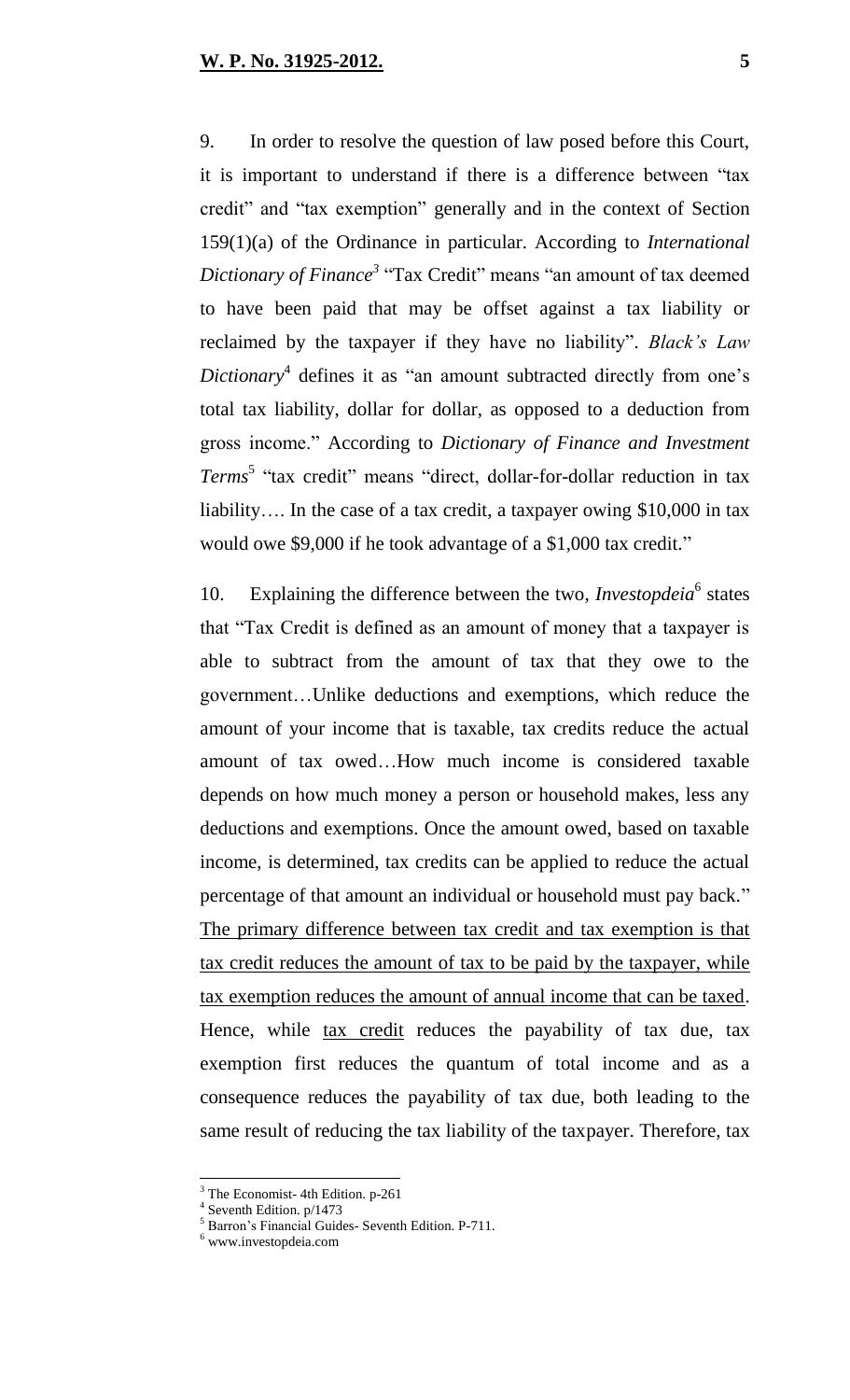credit and tax exemption work on opposite sides of the same equation. At the end of day, both the incentives/methodologies reduce and "exempt" the tax liability of the taxpayer.

11. According to the *Tax Reductions, Rebates and Credits (Taxpayer's Facilitation Guide)*<sup>7</sup> issued by the Federal Board of Revenue, September 2011, the working of *tax credit* with equity investment in a newly established industrial undertaking is as follows:-

### **Tax credit for equity investment in newly established industrial undertaking**

Tax credit is admissible to a *company* formed for establishing and operating a new *industrial undertaking* for manufacturing in Pakistan, subject to the following conditions:

- The *company*:
	- Is registered/incorporated under the Companies Ordinance, 1984;
		- Has its registered office in Pakistan; and
	- .. Is incorporated between July 01, 2011 and June 30, 2016;
- The *industrial undertaking*:
	- .. Is setup between July 01, 2011 and June 30, 2016;
	- .. Is managed by a company formed for operating such *industrial undertaking*;
	- Is not established by splitting up or reconstruction or reconstitution of an undertaking already in existence or by transfer of machinery or plant from an industrial undertaking established in Pakistan at any time before July 01, 2011; and
	- Is setup with 100% equity owned by the company.

This tax credit is admissible in the *tax year* in which such industrial undertaking is setup or commercial production is commenced, which ever is later, and the following four years.

The amount of tax credit is equal to 100% of the *Income Tax Payable* on income arising from such *industrial undertaking*.

Example

|    | <b>Tax Year</b>                                                                            | 2012 |                |
|----|--------------------------------------------------------------------------------------------|------|----------------|
| 2. | Equity investment in establishing and<br>operating an industrial undertaking.              |      | Rs.100,000,000 |
| 3. | Tax year of setup or commencement 2012<br>of commercial production which ever<br>is later. |      |                |
|    | Taxable income                                                                             |      | Rs.10,000,000  |

 $\overline{a}$ <sup>7</sup> Brochure -IR-IT-03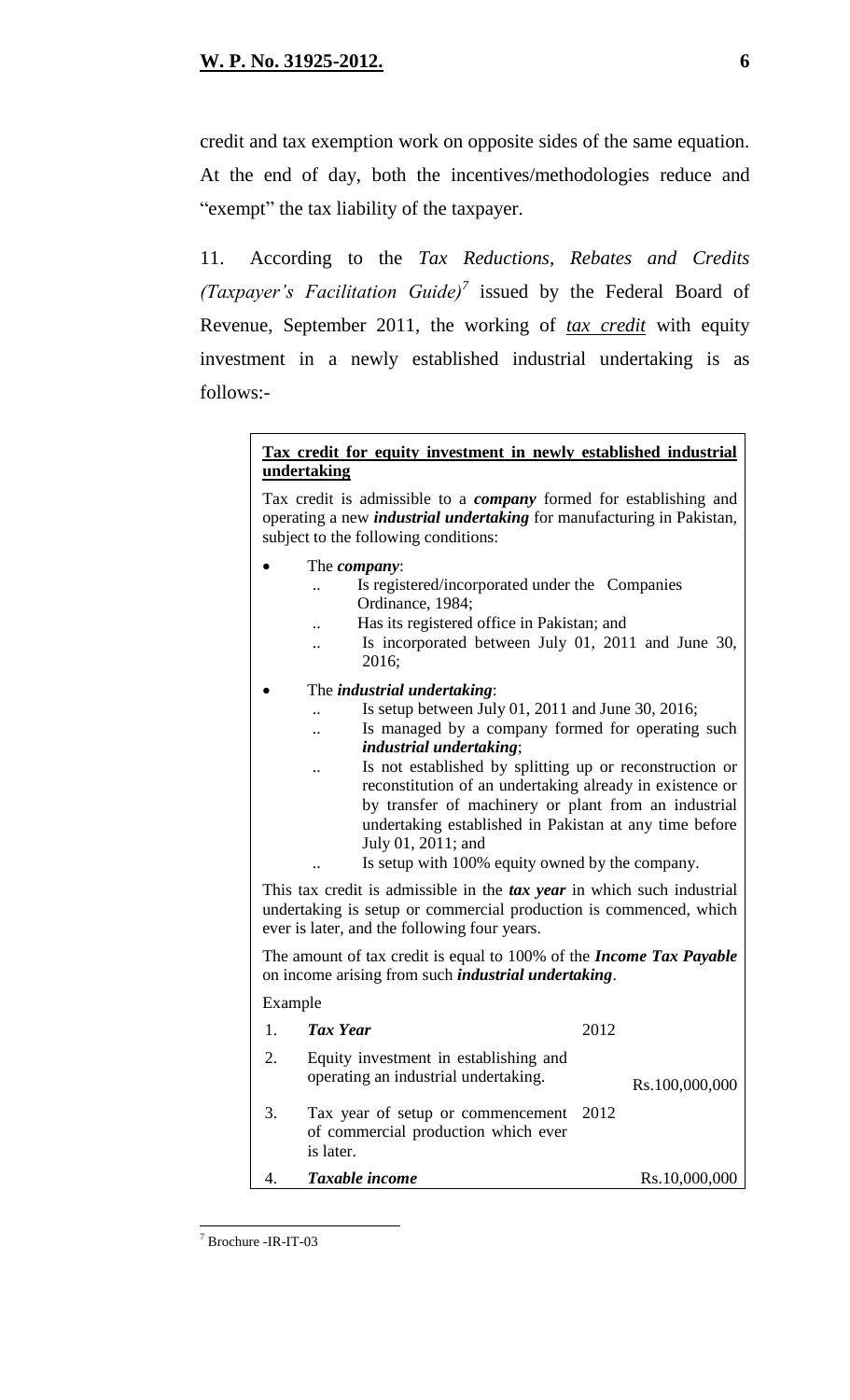| 5.                                             | Income tax payable $@35\%$                                                                                    | Rs. 3,500,000 |
|------------------------------------------------|---------------------------------------------------------------------------------------------------------------|---------------|
| 6.                                             | Tax credit for equity investment in<br>established industrial<br>newly<br>undertaking $[100\% \text{ of } 5]$ |               |
|                                                |                                                                                                               | Rs. 3,500,000 |
| 8.                                             | <b>Balance Income tax payable</b>                                                                             | Rs.<br>Nil    |
| [Section 65D of the Income Tax Ordinance 2001] |                                                                                                               |               |

The above shows that in case of 100% tax credit, the tax liability of the taxpayer is reduced to NIL, hence the petitioner is "exempt" from tax payable on the income arising from the newly established industrial undertaking.

12. It is necessary to explore the object, scope and purpose of Section 159 of the Ordinance because "Every statute has a purpose, without which it is meaningless. This purpose, or *ratio legis*, is made up of the objectives, the goals, the interests, the values, the policy and the function that the statute is designed to actualize. The judge must give the statute's language the meaning that best realizes its purpose."<sup>8</sup> What then is the scope and purpose of Section 159(1) of the Ordinance? In case a taxpayer is exempt from tax or enjoys a low rate tax on the taxable income, the taxpayer may not be unnecessarily burdened to pay advance tax or be subjected to deduction of tax at source during the currency of the said tax year when the taxpayer is not likely to pay tax at the end of the tax year. Section 65D on the other hand provides incentive of tax credit to newly established industrial undertaking including corporate farming. In the present case the exercise of charging advance tax at the import stage appears to be unnecessary as the petitioner enjoys 100% tax credit against its tax liability arising from the concerned industrial undertaking. The wisdom behind Section 159 is to avoid burdening the taxpayer and the tax administration with the calculations, refunds and adjustment of amounts, which in the end are not required to be credited to the State exchequer.

<sup>8</sup> Purposive Interpretation of Statutes- from *The Judge in a Democracy*- Aharon Barak. P-136.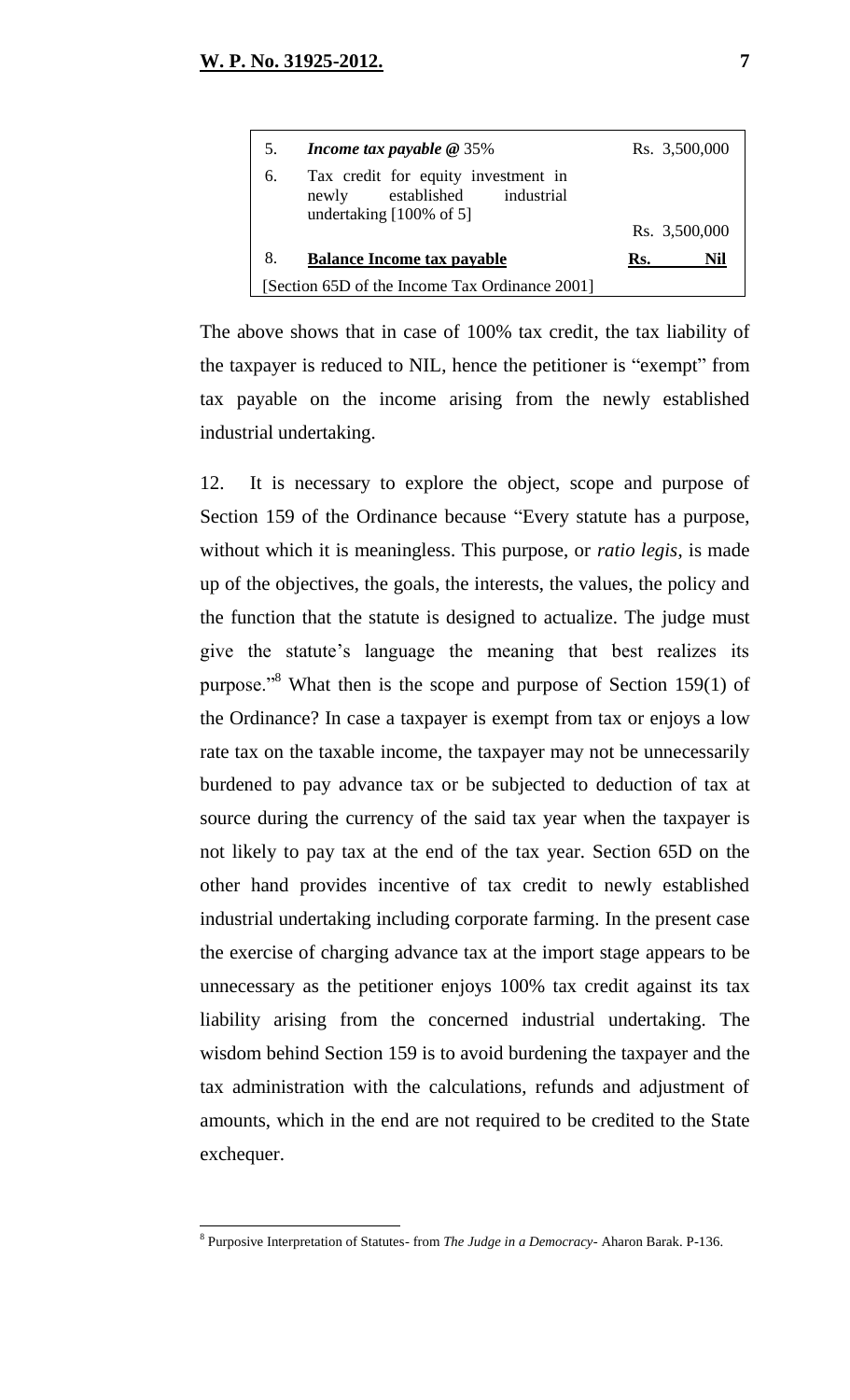13. It is clarified that Section 159 does not totally absolve the taxpayer of its tax liability which is to be finally assessed at the end of the tax year. The relief under Section 159 is at the initial stage and is based on the assumption that the amount of tax covered under the Exemption Certificate is not payable by the taxpayer at the end of the tax year. However, nothing is final till the assessment takes place at the end of the year and even thereafter the department enjoys the power to amend the assessment order under Section 122 of the Ordinance and take penal action if a case of evasion of tax is made out. It is in this background that the word "exempt" used in Section  $159(1)(a)$  is to be considered. If the word "exempt" is to be given its literal, generic meaning, it means:- "to release, discharge, waive relieve from liability<sup>"9</sup> or "if somebody is exempt from something, they are not affected by it, do not have to do it, pay it."<sup>10</sup> This literal and generic meaning of the word "exempt" meets the purpose of Section 159 and creates the legislative space to easily accommodate both tax exemption and tax credit into its fold. There is no denying the fact that in pith and substance both tax credit and tax exemption reduce the tax liability of the taxpayer in varying degrees and, therefore, fall within the scope of the said provision. The nuance between the two terms (discussed above) is immaterial, because the taxpayer stands *exempt* from the payment of tax at the end of the day in both the cases. Therefore, the phrase "exempt from tax" in Section  $159(1)(a)$  of the Ordinance not only takes under its fold "tax exemption" under the Ordinance but also "tax credit" under the Ordinance. Further, tax exemption can be absolute or partial, such is the case with tax credit and can be easily verified by the Commissioner before granting the Exemption Certificate. In case of the taxpayer drawing income from other sources other than from the income arising from the newly established industrial undertaking, the said tax shall be duly paid by the taxpayer at the end of the income year. As explained earlier, if there is an error or miscalculation or the

<sup>9</sup> Black"s Law Dictionary, Sixth Edition. P-571.

<sup>&</sup>lt;sup>10</sup> Oxford Advanced Learner's Dictionary Eighth Edition. P-529.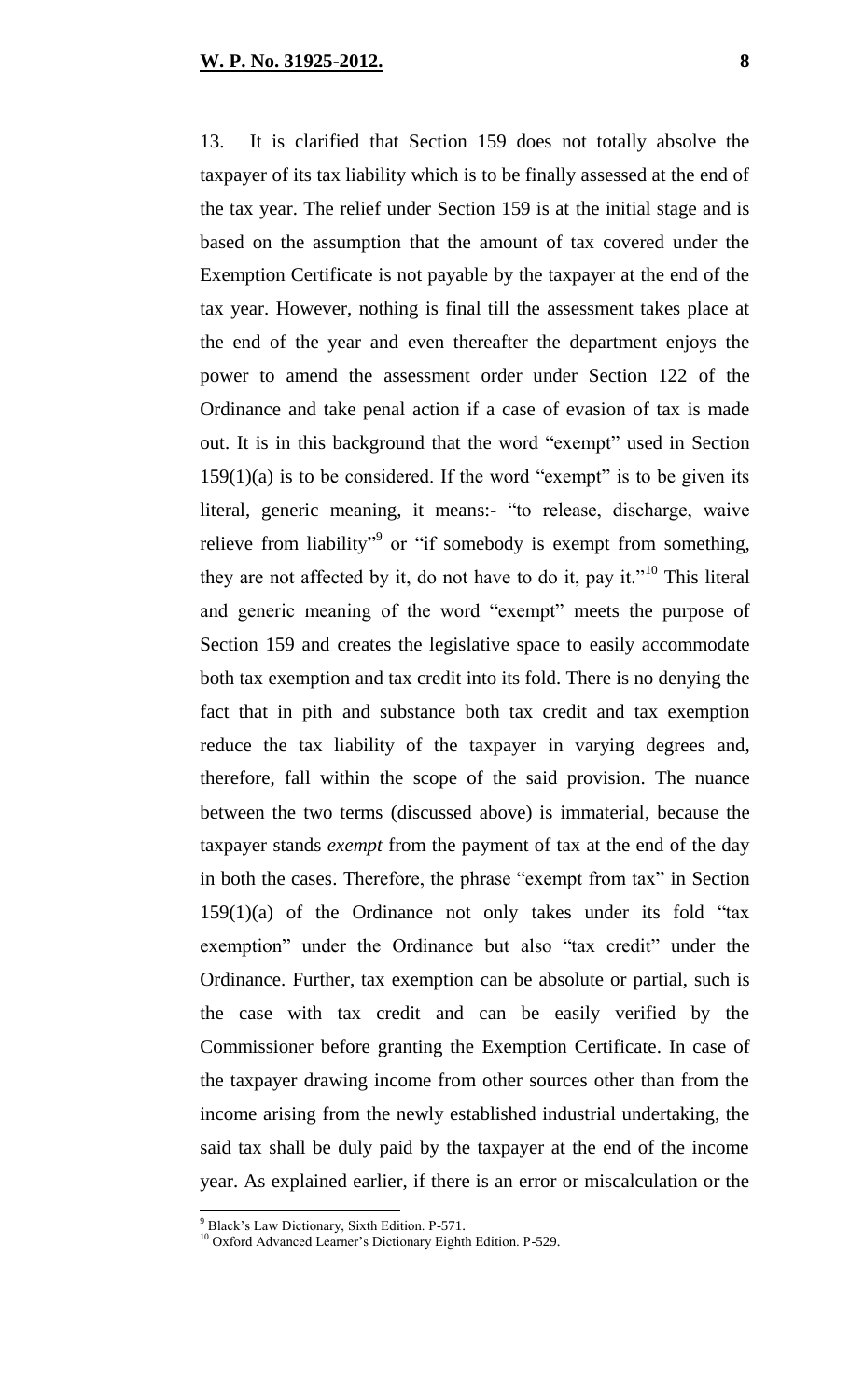Exemption Certificate is wrongly issued beyond the limit of tax credit available to the taxpayer, the matter can be rectified under Section 122 of the Ordinance, hence the apprehension of the department that the issuance of Exemption Certificate will impinge upon the tax payable by the taxpayer from the other sources is unfounded and premature.

14. It is important to give support to the legislative desire behind Sections 65D and 159 of the Ordinance. These provisions extend fiscal incentives for boosting our economy and must receive progressive interpretation advancing the legislature intent.

15. Reference to SRO 947(1)/2008 dated 05.09.2008 by the Commissioner in the impugned order is out of context. First, the notification pre-dates Section 65D which was introduced in the year 2011. Second, the Commissioner enjoys an independent, substantive and statutory power under Section 159(1) of the Ordinance to issue an exemption certificate or lower rate certificate simply on an application made to him in wiring. Third, for the sake of argument, even Clause (v) (a) of the said Notification supports the case of the petitioner and brings into sharp focus the understanding of the FBR regarding the scope of Section 159(1). It states:

(v) …. The Commissioner, however, shall issue exemption certificate subject to the following conditions, namely:

(a) in the case of new industrial undertaking, the taxpayer is not likely to pay any tax on his income from the business under the Ordinance, in the tax year in which import is made."

A taxpayer enjoying 100% tax credit "is not likely to pay any tax on his income from the business' and can be considered under Section 159(1) of the Ordinance.

16. From the above discussion it is now clear that *tax exemption* and *tax credit* are two sides of the same coin, at least when it comes to Section 159(1) of the Ordinance. Both these taxation tools reduce the tax liability of the taxpayer. The facility under Section 159(1) is to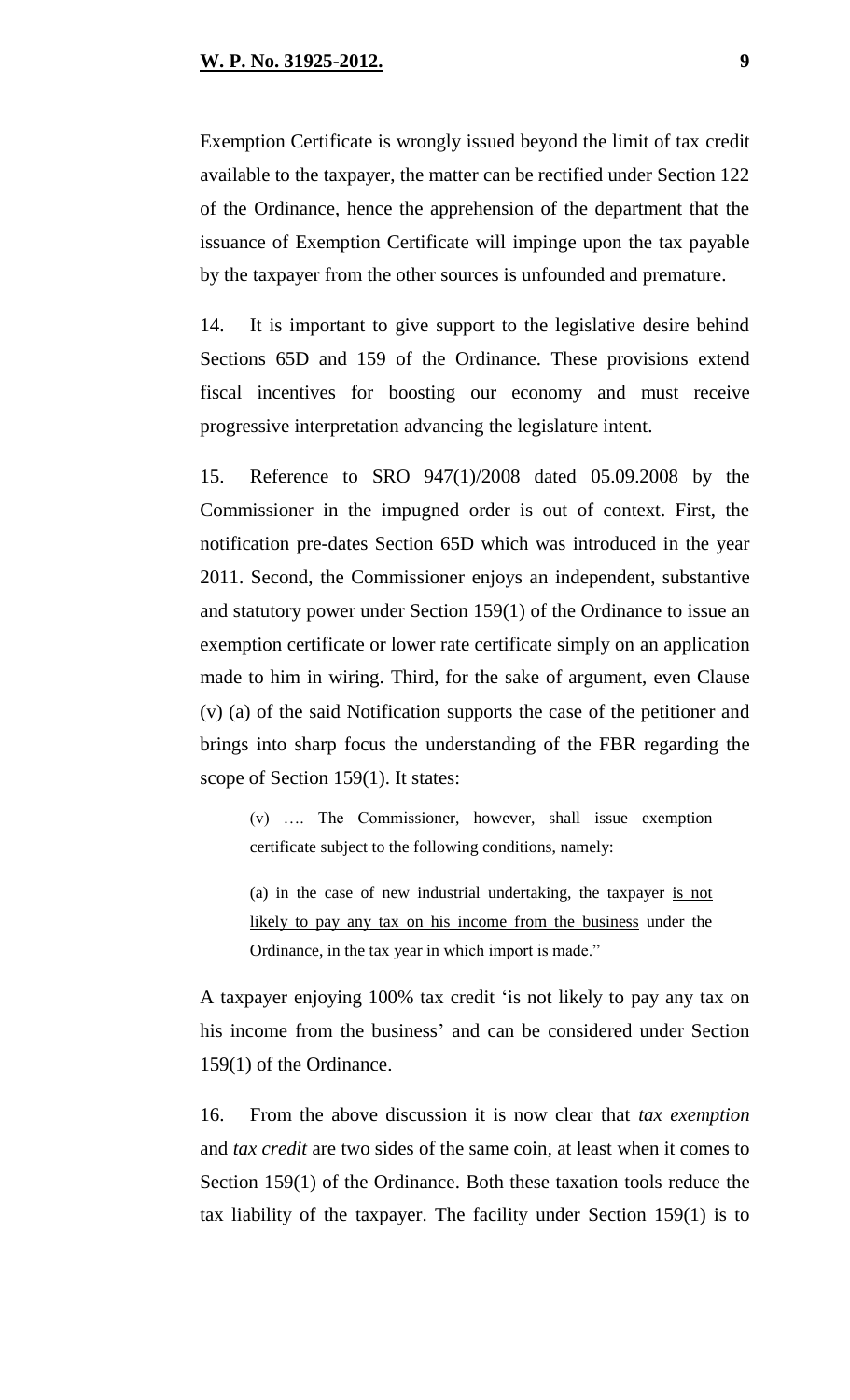relieve the taxpayer from the burden of paying advance tax or withholding tax when at the end of the tax year the taxpayer is not likely to pay tax to this extent.

17. The above interpretation also passes the test of constitutionality. If, Exemption Certificate is allowed in cases of *tax exemption* but declined in cases of *tax credit*, when both the facilities exempt the taxpayer from tax under the Ordinance, such an application of Section 159(1) will amount to *ex-facie* discrimination and will offend article 25 of the Constitution of the Islamic Republic of Pakistan, 1973, which cannot be permitted. It is also settled law that any statutory ambivalence or ambiguity must be resolved in favour of the taxpayer.

18. The submission of the learned counsel for the respondentdepartment that tax credit is restricted to the taxable income arising from the industrial undertaking only and does not cover any other source of income is correct. This issue can be easily addressed by the Commissioner while considering to issue the Exemption Certificate under Section 159(1)(a) of the Ordinance as the same can be issued once the Commissioner is satisfied that the amount in question arises from the industrial undertaking and is "exempt" from tax. In any case the entire taxability of the taxpayer is to be reviewed at the time of assessment and the department is equipped with the power to amend the assessment, if required.

19. For the above reasons, the case of the petitioner falls under Section 65D and is entitled to an Exemption Certificate, subject to the *satisfaction* of the Commissioner concerned. The petitioner is directed to approach the concerned Commissioner with a written request for the issuance of Exemption Certificate, which shall be issued to the petitioner, in accordance with law after the satisfaction of Commissioner concerned in terms of Section 159 of the Ordinance. Exemption Certificates issued by the Commissioner on the basis of the interim order passed by this Court will also be reconsidered in the light of this judgment.